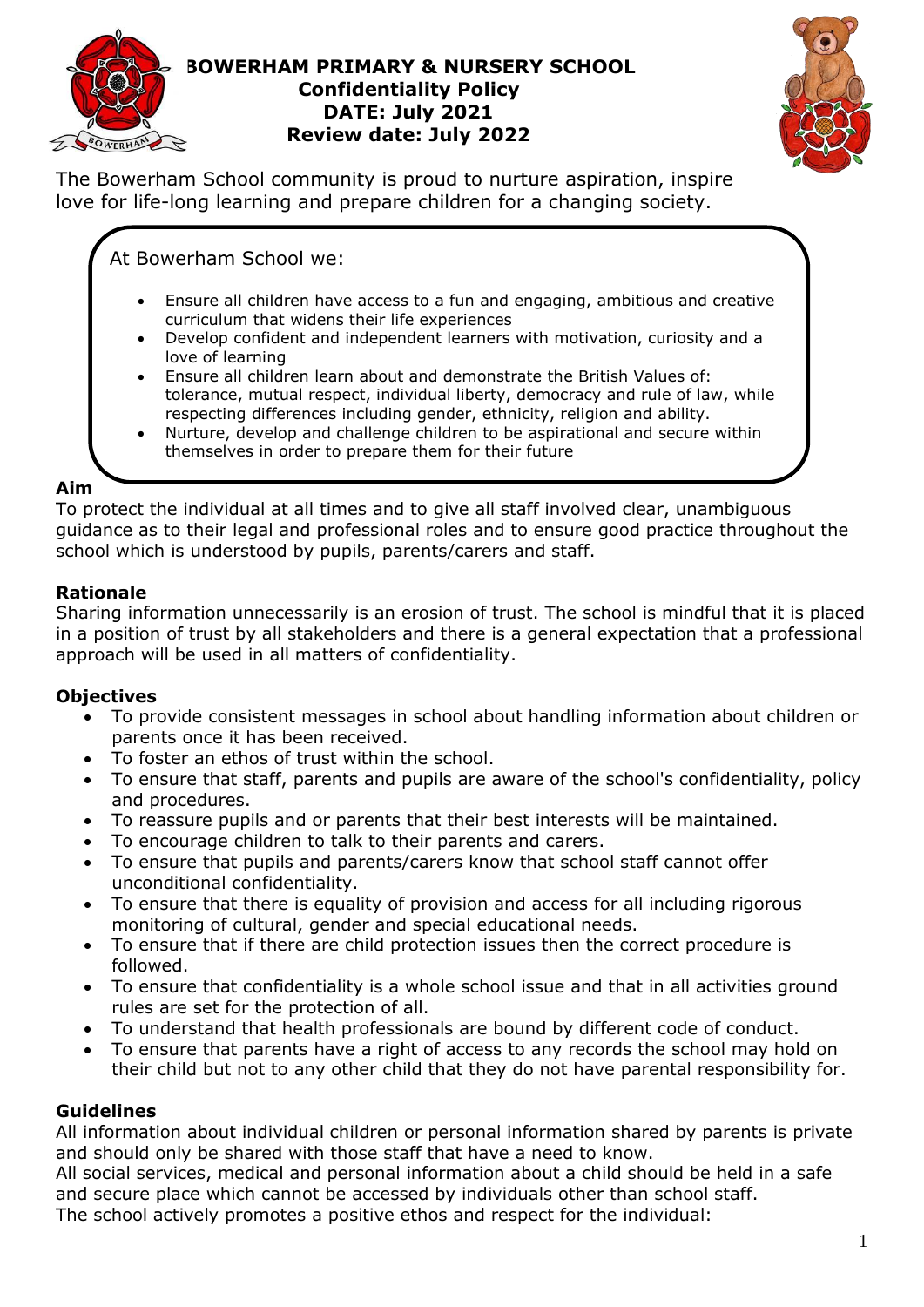



a. The school has appointed a senior lead teacher for child protection who receives regular training.

b. There is clear guidance for the handling of child protection incidents. And all staff have annual training on child protection issues.

c. There is clear guidance for procedures if a member of staff is accused of abuse.

d. Any intolerance about gender, faith, race, culture or sexuality is unacceptable and should follow the schools discipline policy.

e. Information collected for one purpose should not be used for another.

Parents/carers and children need to be aware that the school cannot guarantee total confidentiality and the school has a duty to report child protection issues.

The school prides itself on open lines of communication with parents and carers and staff are always available to talk to both children and parents/carers about issues that are causing concern. The school encourages children to talk to parents/carers about issues causing them concern and may in some cases support the children to talk to their parents.

Parents/carers and children should feel reassured that in exceptional circumstances confidentiality will be broken.

All children have a right to the same level of confidentiality irrespective of gender, race, religion, medical concerns and special educational needs. A lot of data is generated in schools by these categories but individual children should not be able to be identified.

The school has appointed a senior member of staff as Child Protection Officer- Designated Senior Leader DSL. Child protection procedures are understood by staff and training is undertaken annually by all staff.

Confidentiality is a whole school issue. Clear ground rules must be set for any classroom work such as circle time and other [PSHCE](http://www.harrison.hants.sch.uk/pshce.php) session dealing with sensitive issues such as sex and relationship and drugs. Strategies are in place and all children are aware of them for dealing with sensitive information which may fall outside the boundaries of child protection procedures. School needs to be proactive so children feel supported but information is not unnecessarily revealed in a public arena. Even when sensitive information appears to be widely known it should not be assumed by those immediately involved that it is appropriate to discuss or share this information further.

Staff should be aware of children with medical needs and the class information sheet should be accessible to staff who need that information but not on general view to other parents/carers and children.

Information about children will be shared with parents but only about their child. Parents should not have access to any other child's books, marks and progress grades at any time especially at parents evening. However, parents should be aware that information about their child will be shared with the receiving school when they change school. All personal information about children including social services records should be regarded as confidential. It should be clearly understood by those who have access to it, and whether those concerned have access to all, or only some of the information. Information regarding health reports such as speech therapy, medical reports, [SEN](http://www.harrison.hants.sch.uk/sen_policy.php) reports, SEN minutes of meetings and social services minutes of meetings and reports will be circulated in a confidential manner and once read should be returned for secure filing. Logs of administration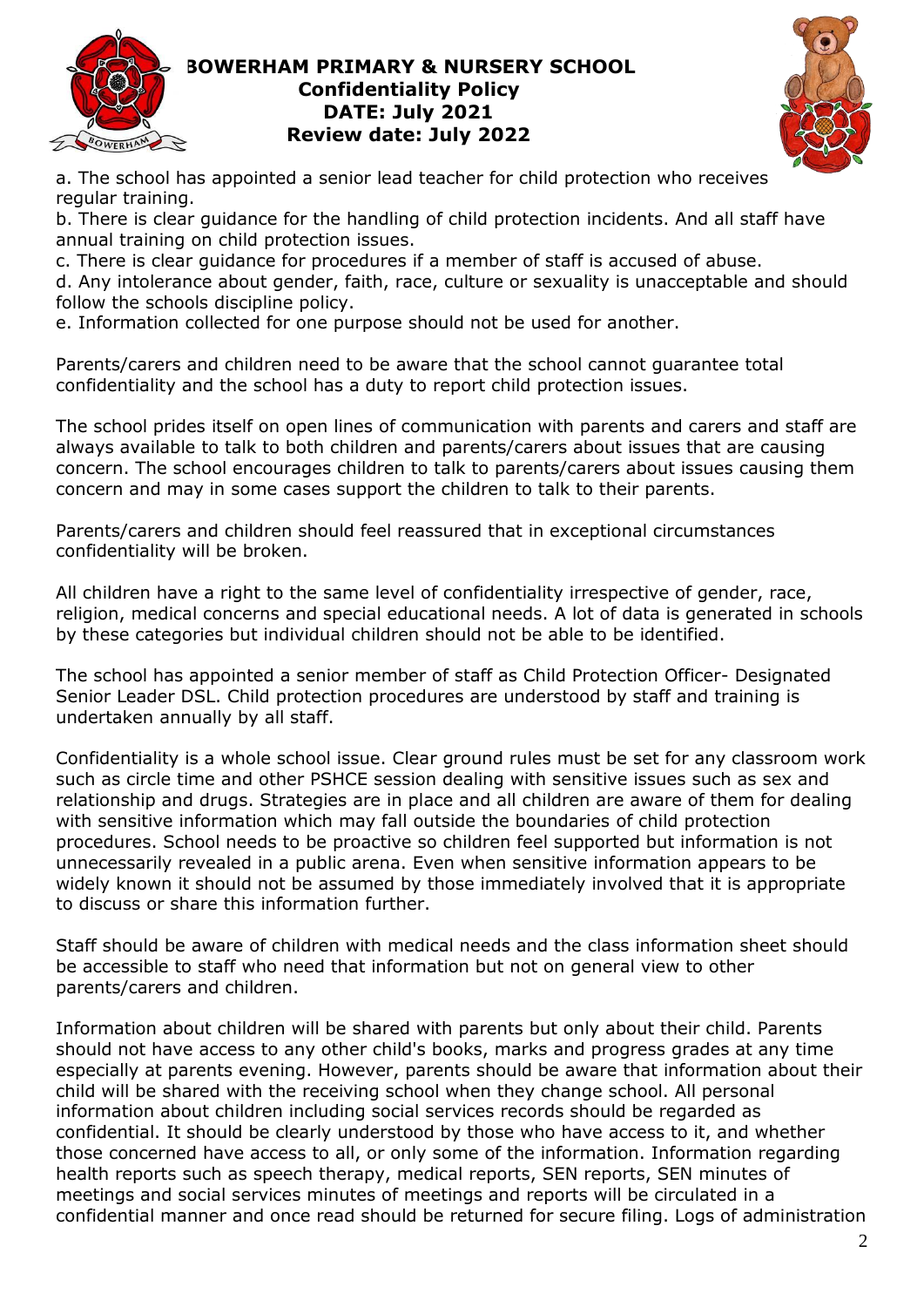



of medication to children should be kept centrally and each child should have their own individual log. In all other notes, briefing sheets etc a child should not be able to be identified. Addresses and telephone numbers of parents and children will not be passed on without the permission of the parents except in exceptional circumstances or to a receiving school.

[Governors](http://www.harrison.hants.sch.uk/governors.php) need to be mindful that from time to time issues are discussed or brought to their attention about staff, children and occasionally parents. All such papers should be marked as confidential. These confidential papers should be destroyed. Governors must observe complete confidentiality when asked to do so by the governing body, especially in relation to matters concerning individual staff, pupils or parents. Although decisions reached at governors' meetings are normally made public through the minutes or otherwise, the discussions on which decisions are based should be regarded as confidential. Governors should exercise the highest degree of prudence when discussion of potentially contentious issues arises outside the governing body.

### **Monitoring and Evaluation**

The policy will be reviewed as part of the schools monitoring cycle. The [PSHEE](http://www.harrison.hants.sch.uk/pshce.php) scheme of work, Sex and Relationship Education Policy and Drug Policy will enable identified opportunities to deliver aspects of this policy in specified year groups. The [Headteacher](http://www.harrison.hants.sch.uk/head_teacher.php) has responsibility for monitoring this policy. Following any curriculum monitoring a positional statement is written which contributes to the School Improvement Plan.

#### **Conclusion**

Bowerham School has a duty of care and responsibility towards pupils, parents/carers and staff. It also needs to work with a range of outside agencies and share information on a professional basis. The care and safety of the individual is the key issue behind this document.

### **Privacy Notice – How we use pupil and parent information.**

We process personal information relating to our pupils and may receive information about them from their previous school, local authority, the Department for Education and the Learning Records Service. We hold this personal data to: -

- Support our pupils` learning
- Monitor and report on their progress
- Provide appropriate pastoral care: and
- Assess the quality of our services

Information about our pupils that we hold will include their contact details, address, national curriculum assessment results, attendance information, any exclusion information, where they go when they leave us and personal characteristics such as their ethnic group, any special educational needs they may have as well as relevant medical information.

Our school nurse works in partnership between Great Wood and the NHS to organise vaccinations and to support students after hospitalisation. We would like to make you aware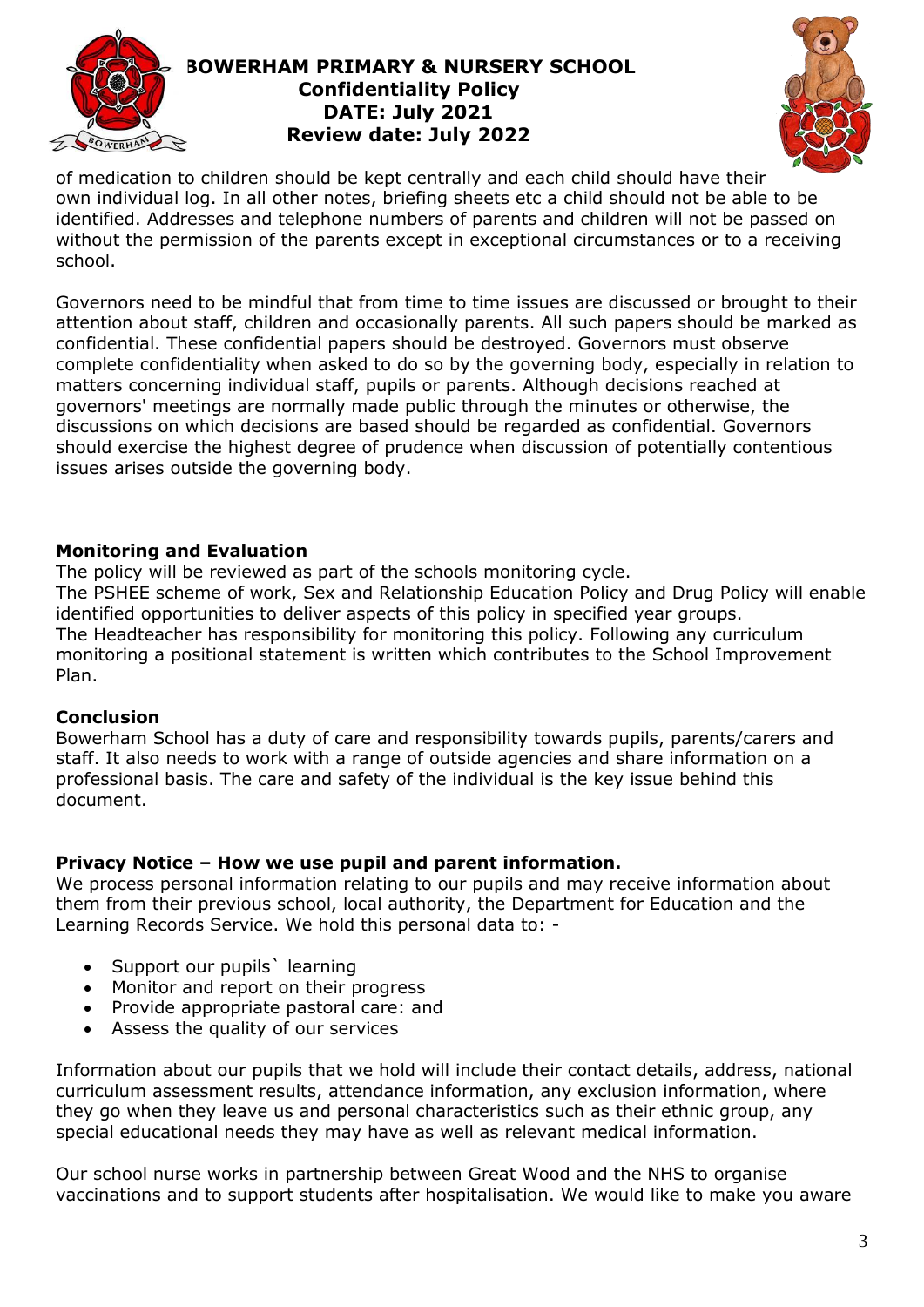



that we therefore share contact information and changes to our student population with the NHS, via the School Nurse Service once each year.

We will not give information about our pupils or parents to anyone without your consent unless the law and our policies allow us to.

We are required by law to pass some information about our pupils or parents to the Dept. of Education. This information will, in turn, then be made available for use by the LA.

If you need more information about how our local authority and/or DfE collect and use pupils or parents' information, please visit:

Our local authority website at:

[http://www.lancashire.gov.uk/council/transparency/access-to-information/how-we-use](http://www.lancashire.gov.uk/council/transparency/access-to-information/how-we-use-your-personal-information-and-your-right-to-access-it.aspx)[your-personal-information-and-your-right-to-access-it.aspx](http://www.lancashire.gov.uk/council/transparency/access-to-information/how-we-use-your-personal-information-and-your-right-to-access-it.aspx)

the DfE website at:

<https://www.gov.uk/data-protection-how-we-collect-and-share-research-data>

If you want to receive a copy of the information about you that we hold, please contact the Head teacher.